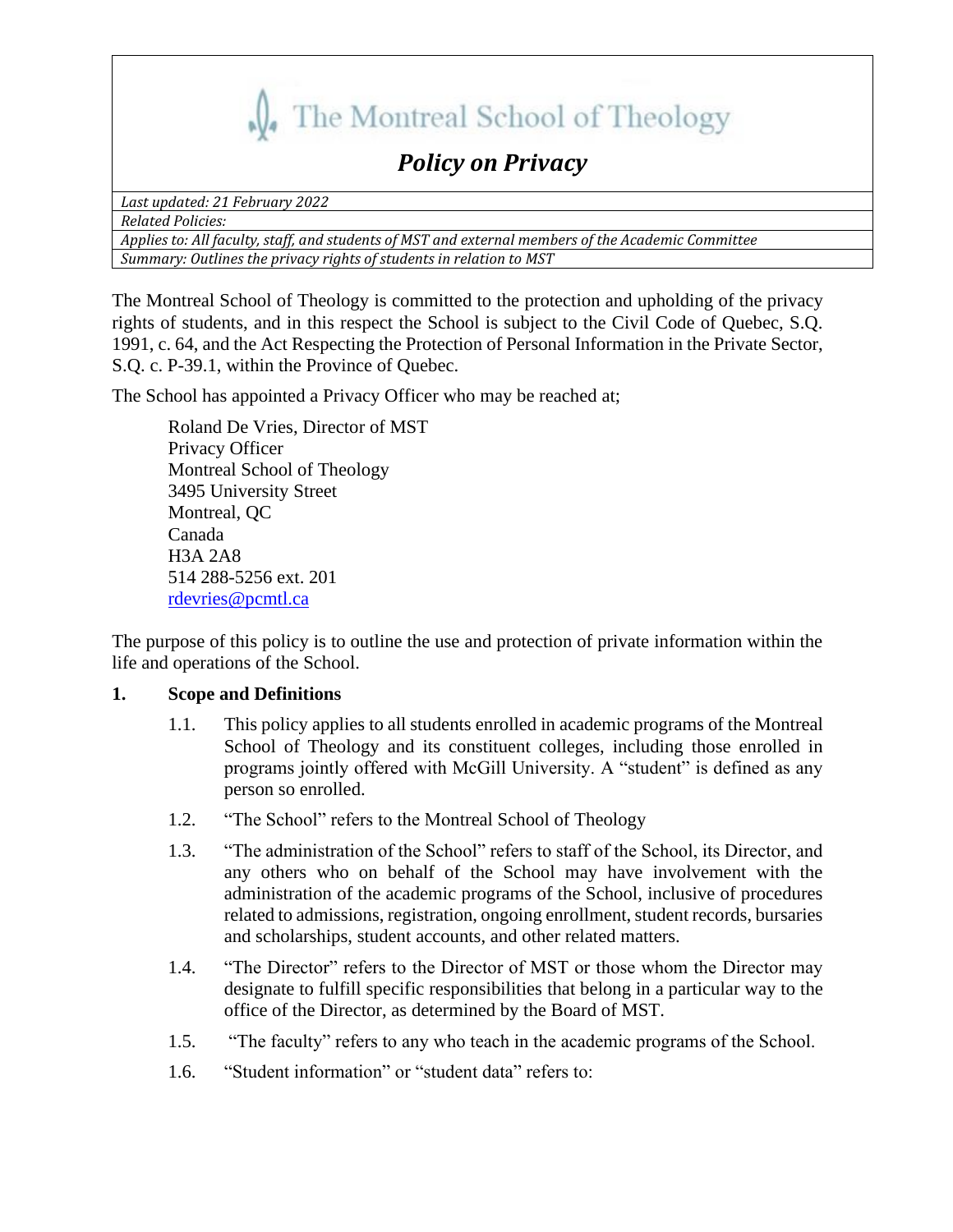- 1.6.1. Personal identifying data, including name, address, email address, telephone number, date of birth, social insurance number, and other related, specific information.
- 1.6.2. Admissions data, including transcripts and related information from other academic institutions, letters of reference, personal statements, vocational and church background, and other related information.
- 1.6.3. Program data, including degree program, course grades, narrative course evaluations, lay committee, supervisor and self evaluations, graduation information, and other related data. Also, data or documentation that is gathered under the Montreal School of Theology's (MST's) LEAP/Portfolio policy, for the purposes of evaluating the educational effectiveness of MST programs.
- 1.6.4. Other personal information which a student may, at his or her own initiative, voluntarily disclose to a member of the faculty or to the administration of the School, in the course of his or her studies.

## **2. General**

- 2.1. The School has a legal obligation to protect the privacy rights of all students and is subject to the Act Respecting the Protection of Personal Information in the Private Sector, S.Q. c. P-39.1, within the Province of Quebec.
- 2.2. Student information is gathered and held by the School for the purposes of (i) admission to and registration within academic programs, (ii) continuing enrollment and progress through academic programs, and (iii) maintaining appropriate or necessary records subsequent to a student's graduation or withdrawal from academic programs.
- 2.3. Student information indicated in paragraph 1.6.4, above, will not constitute a part of the student's academic record and will be used only for the purposes of personal, pastoral, or programmatic support of the student in the course of that person's academic program. Any record of such student information will be deleted at the request of the student or immediately following graduation or permanent withdrawal from his or her academic program.
- 2.4. The Director is accountable to the Board for implementing procedures by which accurate data, gathered from students, agencies, institutions, and faculty/instructors, is appropriately maintained or disseminated consistent with this policy.
- 2.5. Based on the Memorandum of Understanding established between the Montreal School of Theology and McGill University, the administration of the School may be provided with access to student data from McGill University, as follows: degree program, course enrollment, course completion, grades, GPA and CGPA, withdrawals and other related information that is usually available on the transcript of any McGill student. This student data, held by the School, is subject to this privacy policy.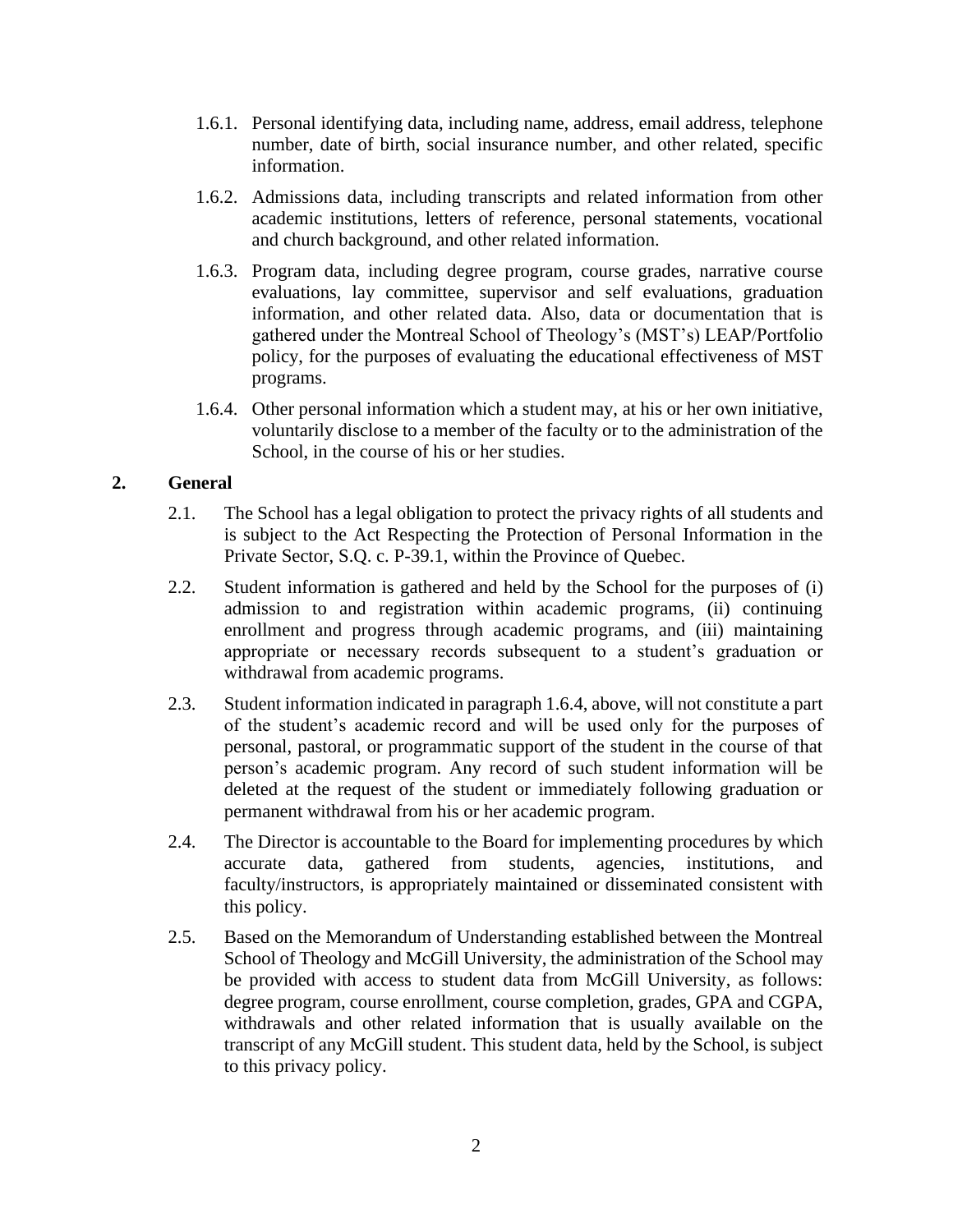- 2.6. Student information that is held or used by the School is updated, corrected, or amended as appropriate upon documented notification from the student or another appropriate source, including but not limited to instructors, faculty members, or administrative staff.
- 2.7. Student information is held in secure files, in hard copy, within a locked cabinet and within a locked or supervised office within the School.
- 2.8. All online or web accessible student information will reside on secure Schoolowned and operated servers or on approved, secure external third-party operated servers, and be readily accessible to the administration of the School for the administration of such information.
- 2.9. Any use by the School of an external, third-party company to house student information of students will include a written agreement that indicates clear and sufficient practices related to security, privacy, retention, deletion, and backup procedures, and any such written agreement will be signed by the Director.
- 2.10. In the provision and administration of any online course, the School will ensure that online connection and course engagement is provided by way of secure login and passcode, and that student privacy, and the privacy of student information, is assured in that context.
- 2.11. Student information is maintained in current folders, in hard and/or digital versions for a minimum of two years following completion of the student's program, and is then permanently archived. Archived data includes only transcript data and narrative course evaluations, where relevant. This may include transcripts or academic information from other academic institutions that constitutes a part of the student's completion of his or her academic program at the School. Any student information that is maintained or archived under the LEAP/portfolio policy of the Montreal School of Theology will be treated in accordance with that policy, which is available on the website of the Montreal School of Theology.
- 2.12. Members of the Academic Committee, as well as the Director of the School of Religious Studies, McGill University (or delegate) shall indicate in writing their awareness of, and requirement to uphold, the present policy.

### **3. Release of Student Information**

- 3.1. Students will be provided with access to their own student file and student information upon written request for same addressed to the Privacy Officer at the above coordinates, and will have access to their file under the supervision of the Director.
- 3.2. Students who are provided with access to their own student file and student information are not permitted to alter or remove any of the contents of the file.
- 3.3. No information will be released to external third parties without written student authorization. This includes requests from a spouse, parents, prospective employers, credit bureaus, finance companies, banks, private investigation companies or other similar persons or organizations.